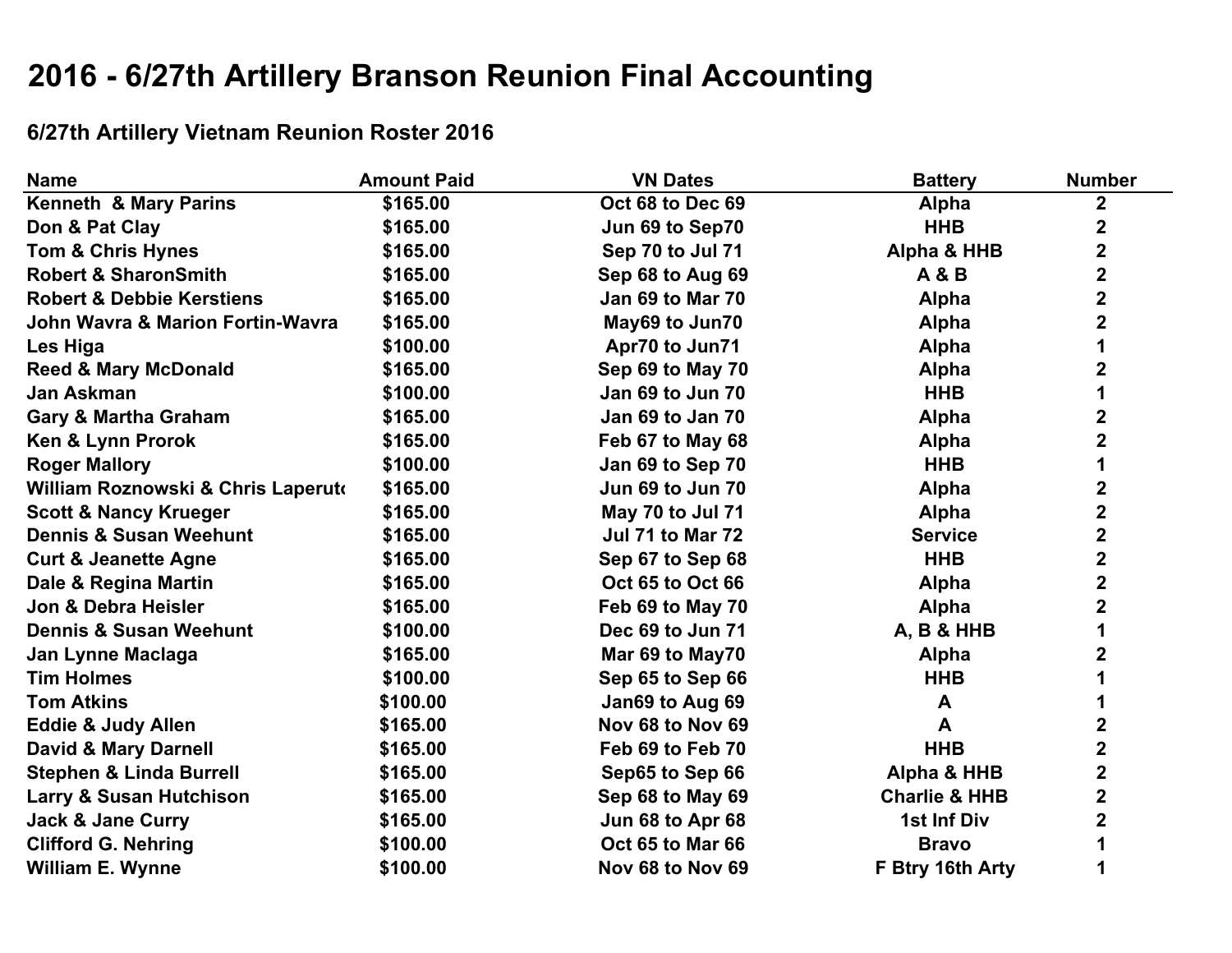| <b>George &amp; Rae Owens</b>      | \$165.00   | Mar 68 to Jul 69 | <b>HHB</b>       | $\mathbf{2}$   |
|------------------------------------|------------|------------------|------------------|----------------|
| Jim & Nickie Schwartzkoff          | \$165.00   | Jan 69 to Feb 70 | F Btry 16th Arty | $\mathbf{2}$   |
| <b>James &amp; Ruth Kuertz</b>     | \$165.00   | Nov 65 to Jun 66 | <b>Charlie</b>   | $\mathbf{2}$   |
| <b>Barney &amp; Linda Bowles</b>   | \$165.00   | Sep 68 to Oct 69 | <b>Alpha</b>     | $\mathbf{2}$   |
| <b>Larry Mayes</b>                 | \$100.00   | May 68 to Nov 68 | <b>Alpha</b>     | 1              |
| <b>Craig &amp; Rosanna Norwood</b> | \$165.00   | Dec 69 to Feb 71 | <b>Alpha</b>     | $\mathbf{2}$   |
| <b>Larry &amp; Kathy Thomas</b>    | \$165.00   | Sep 68 tp Sep 69 | F Btry 16th Arty | $\overline{2}$ |
| <b>George W. Bentley</b>           | \$100.00   | Nov 68 to Dec 69 | F Btry 16th Arty |                |
| <b>James &amp; Sharon Tribble</b>  | \$165.00   | Sep 71 to Mar 72 | <b>Alpha</b>     | $\mathbf{2}$   |
| <b>James Neault</b>                | \$100.00   | Jan 69 to Feb 70 | F Btry 16th Arty |                |
| Domingo & Estela Rios, Jr.         | \$165.00   | Sep 69 to Aug 70 | <b>Alpha</b>     | $\mathbf{2}$   |
| <b>Total Paid Registrations</b>    | \$5,885.00 |                  |                  | 69             |

## **Accounting**

| <b>Revenue/Expenses</b>                                                                 |  |            | <b>Expense</b> | <b>Balance</b> |
|-----------------------------------------------------------------------------------------|--|------------|----------------|----------------|
| <b>Beginning Balance</b>                                                                |  |            |                | \$0.00         |
| <b>Registration Fees Collected</b>                                                      |  |            |                | \$5,885.00     |
| Less Grand Plaza Hotel Deposit Paid By John                                             |  |            | \$250.00       | \$5,635.00     |
| Less Soda Purchased for Reception Paid By John                                          |  |            | \$35.18        | \$5,599.82     |
| Less Name Tags & Place Name Cards Purchased, Printing & Paper, Refund Postage - All Dud |  |            | \$159.23       | \$5,440.59     |
| Less Remaining Grand Plaza Charges Paid By John                                         |  | \$4,597.91 | \$842.68       |                |
| Less Remaining Balance Available For Refund                                             |  |            |                | \$842.68       |
| Refund Percentage per attendee is 14.48%                                                |  |            |                |                |
| Single Vets Attending are due \$14.48 X 12 Vets                                         |  |            | \$173.76       | \$668.92       |
| Vet & Spouse Attending are due \$23.89 X 28 Vets with Spouses                           |  |            | \$668.92       | \$0.00         |
| <b>Total Refunds Issued</b>                                                             |  |            | \$842.68       |                |
| <b>Remaining Balance</b>                                                                |  |            |                | \$0.00         |